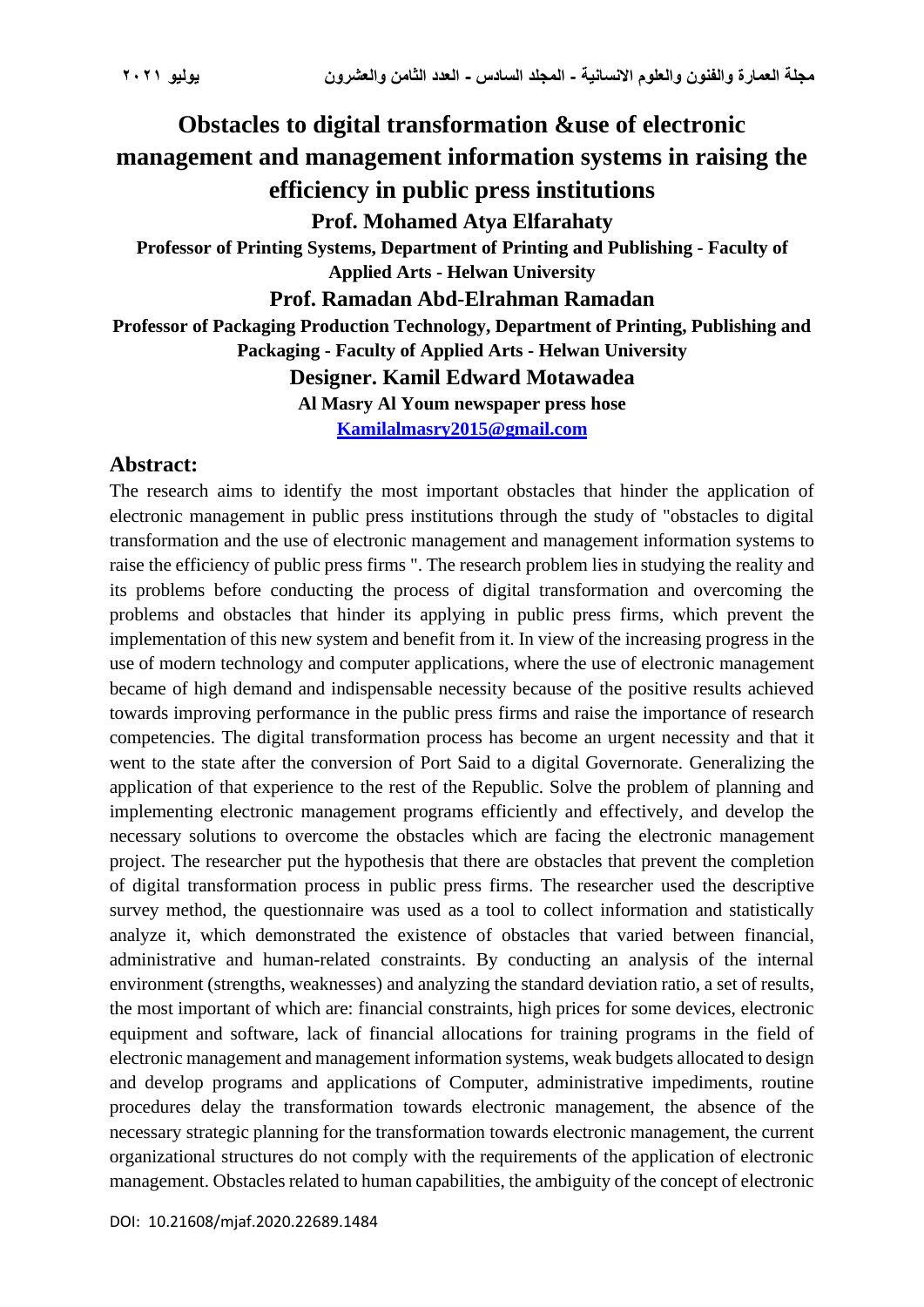management for some of the administration's employees (subordinates), the presence of resistance from some workers to shift towards electronic management, for fear of losing their job positions, and the lack of accurate and integrated databases. The research recommended that the project should be supported by the top leaders in institutions financially and administratively, to provide it with an opportunity to continue and develop, to define a future vision, to set a specific time-bound strategic plan to ensure the success of the digital transformation process, and to benefit from successful and distinguished countries 'experiences in the field of technology, private sector participation in investment and financing from improving the network and communication infrastructure, developing the information centers in the institutions and establishing an institute for training in modern technologies in each institution.

#### **Key Words:**

Electronic Management – obstacles- Digital transformation-Printing Firms-Management Information Systems.

#### **Introduction:**

The modern era has viewed changes in various aspects of human life, the rapid technological developments and the advancement of means of communication and information technology have had a prominent role in these developments. Electronic methods, as the contemporary press institutions face in the present unprecedented and increasing challenges and pressures, which greatly affect their performance, so these challenges should be recognized, well understood and successfully and effectively addressed. Journalistic institutions must adopt and use the latest management methods to keep pace with technical developments and interact with the era of digital technology, and among these methods is the electronic management method that appeared recently as a contemporary term due to the increased use of computers and its networks and the information revolution in general. The electronic management technology offers many opportunities and benefits as it is a way to raise the efficiency of the institution and improve and develop its performance and reduce administrative burdens on it, and despite these opportunities to improve the performance in the institution, there are many obstacles that press organizations encounter in adopting and applying this modern technology and benefiting from it. The electronic management works to improve the quality of work performance in journalistic institutions through the use of modern electronic methods characterized by efficiency, effectiveness and speed in addition to its ability to confront and eliminate all the problems of traditional management. The philosophy of electronic management and its orientation differs from traditional management, since traditional organizational structures are considered restrictive of activities Innovation and these activities require open organizational structures, because openness guarantees a type of work flow and this flow is a necessary requirement of ework demands. Therefore, it became necessary for departments and employees of press institutions to search for obstacles that prevent them from applying electronic management and benefiting from its tremendous effects.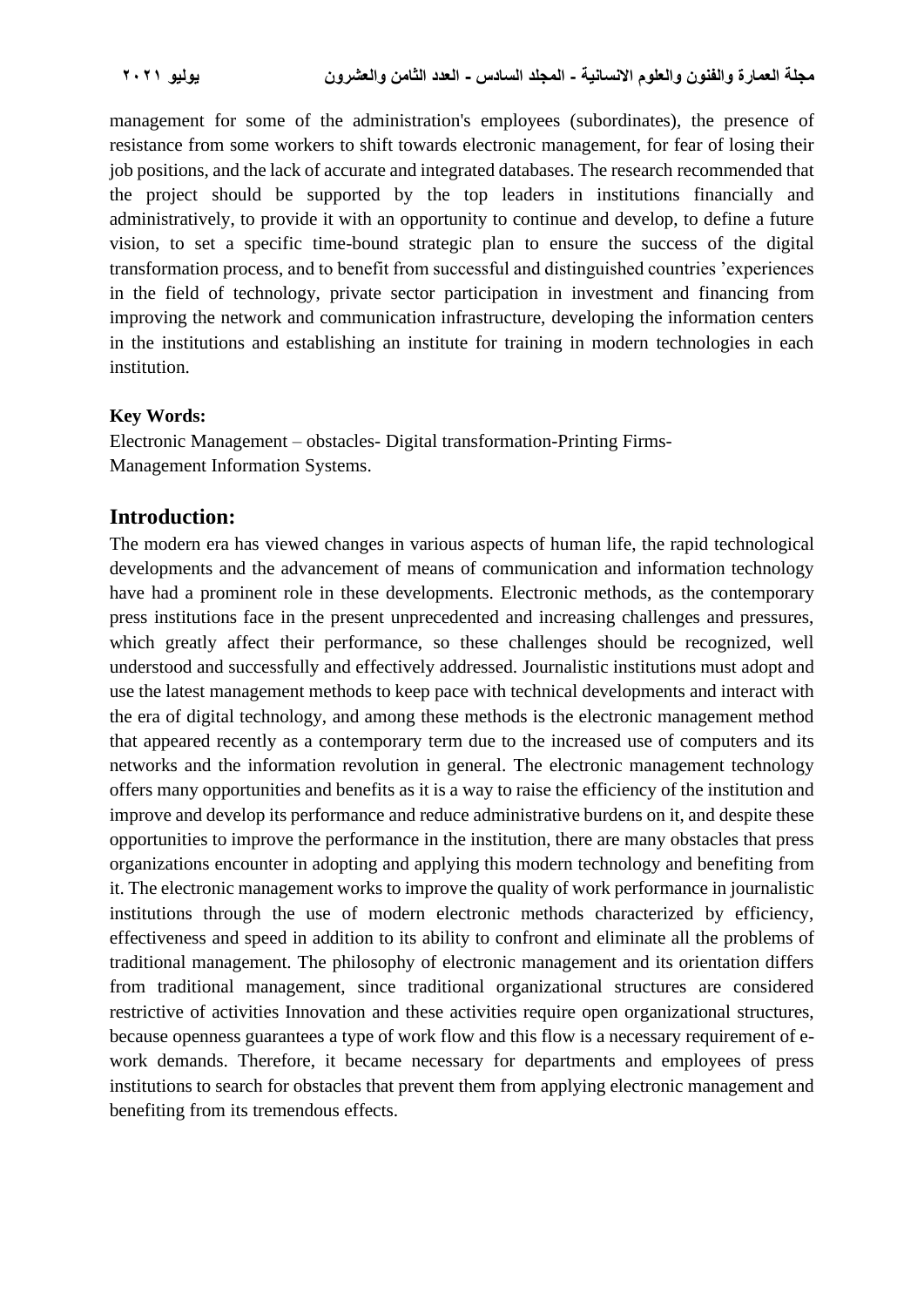# **Problem statement:**

The research problem lies in studying the reality and its problems before conducting the digital transformation process (applying electronic management systems) by identifying the problems and obstacles that hinder its application in public press firms, which prevent the implementation of this new system and gain its benefits. In view of the increasing in the use of modern technology and computer applications. The automated role of using electronic management has become a requirement and an indispensable necessity for its positive results towards improving its performance and raising its competencies.

# **Research objective:**

The research aims to identify the most important obstacles that hinder the application of electronic management in public press institutions through the study of "obstacles to digital transformation and the use of electronic management and management information systems to raise efficiency in public press firms."

# **Research importance:**

The importance of the research highlights that awareness of decision makers with these constraints and a conviction of the importance of digital transformation help in developing strategic plans and appropriate practical solutions necessary to solve the problem of planning and implementing electronic management programs efficiently and effectively, and developing the necessary solutions to overcome them to overcome the obstacles facing the e-management project.

# **Research ambits**

#### **Time Ambits**: took 6 months.

**Spatial Ambits**: Rose Al-Youssef, Al-Ahram, Al-Akhbar Al-Youm, Dar Al-Ma'arif, Dar Al-Tahrir, Dar Al-Shaab, affiliated to the National Distribution Company, Al-Masry Foundation for Press and Printing.

#### **Research Methodology and tools:**

The survey descriptive approach was used, and the questionnaire was used as a tool to collect information.

#### **Hypothesis**

There are obstacles preventing the completion of the process of complete digital transformation in public press firms.

# **Practical Research Framework**

#### **Study Approach**

In view of defining the problem study, the researcher followed the descriptive analytical approach, which depends on polling through a study of the phenomenon that searches to determine the most important obstacles that stand in the way of the digital transformation and the use of electronic management and management information systems to raise efficiency in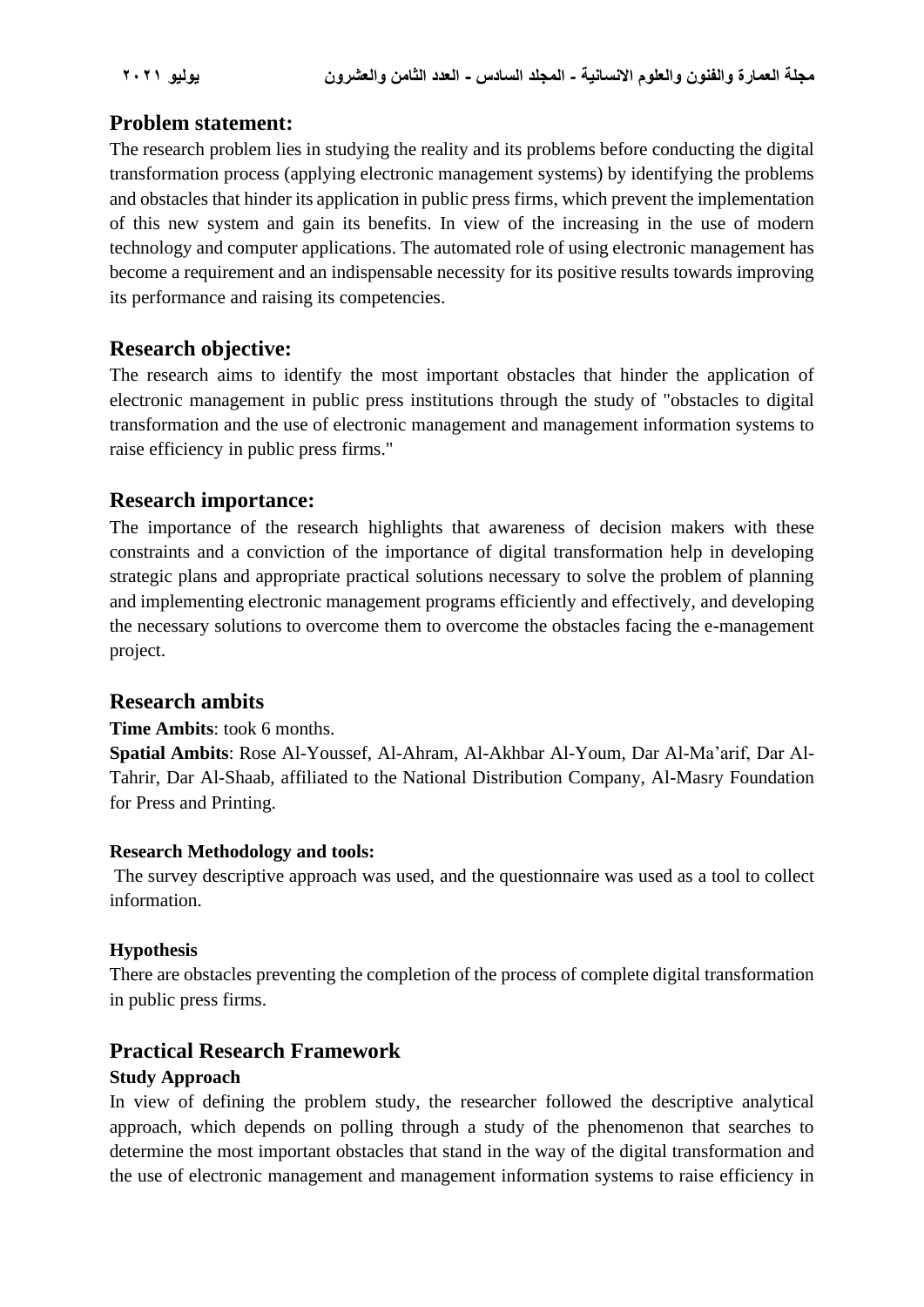public press institutions, their role in improving the performance of workers in it and thus raise the efficiency of the institution, as it is in reality, and was described accurately.

### **Research Sample**

Middle management in public press firms.

# **Results**

By analyzing results of the second independent variable: obstacles to applying electronic management systems and administrative information systems.

The second subordinate variable: the axis of obstacles to applying electronic management systems and management information systems,

Which includes (22) sub-phrases. This folk aims to identify the obstacles to the implementation of electronic management and its impact on raising the efficiency of press institutions.

1 The increase in the prices of some hardware, electronic equipment and software.

2 Weak awareness and conviction of some employees of the importance and feasibility of implementing electronic management.

3 Lack of financial allocations for training programs in the field of electronic management and management information systems.

4 Double the budgets allocated for the design and development of computer programs and applications.

5 Ambiguity of the concept of electronic management among some of the administration employees (subordinates).

6 Routine procedures delay the transition towards electronic management.

7 Absence of the strategic planning necessary for the process of transition to electronic management.

8 The electronic management application works to implement the tasks with transparency and clarity, which represents a handicap for some.

9 There is resistance from some workers to the shift towards electronic management, for fear of losing their job positions.

10 There are obstacles preventing the full application of electronic management and management information systems.

11 Weak monitoring and development of applied software.

12 The current organizational structures do not comply with the requirements of the electronic management application.

13 Shortage of human cadres specialized in electronic management applications.

14 Lack of accurate and integrated databases.

15 Shortage in the number of employees who specialize in operating and maintaining computers.

16 Weakness in the conviction and support of the Corporation's senior management for the electronic management project.

17 Ambiguity for the future vision of a shift towards electronic work.

18 Poor maintenance and follow-up of the devices.

19 Times the level of infrastructure needed to implement electronic management.

20 lack of technical capabilities.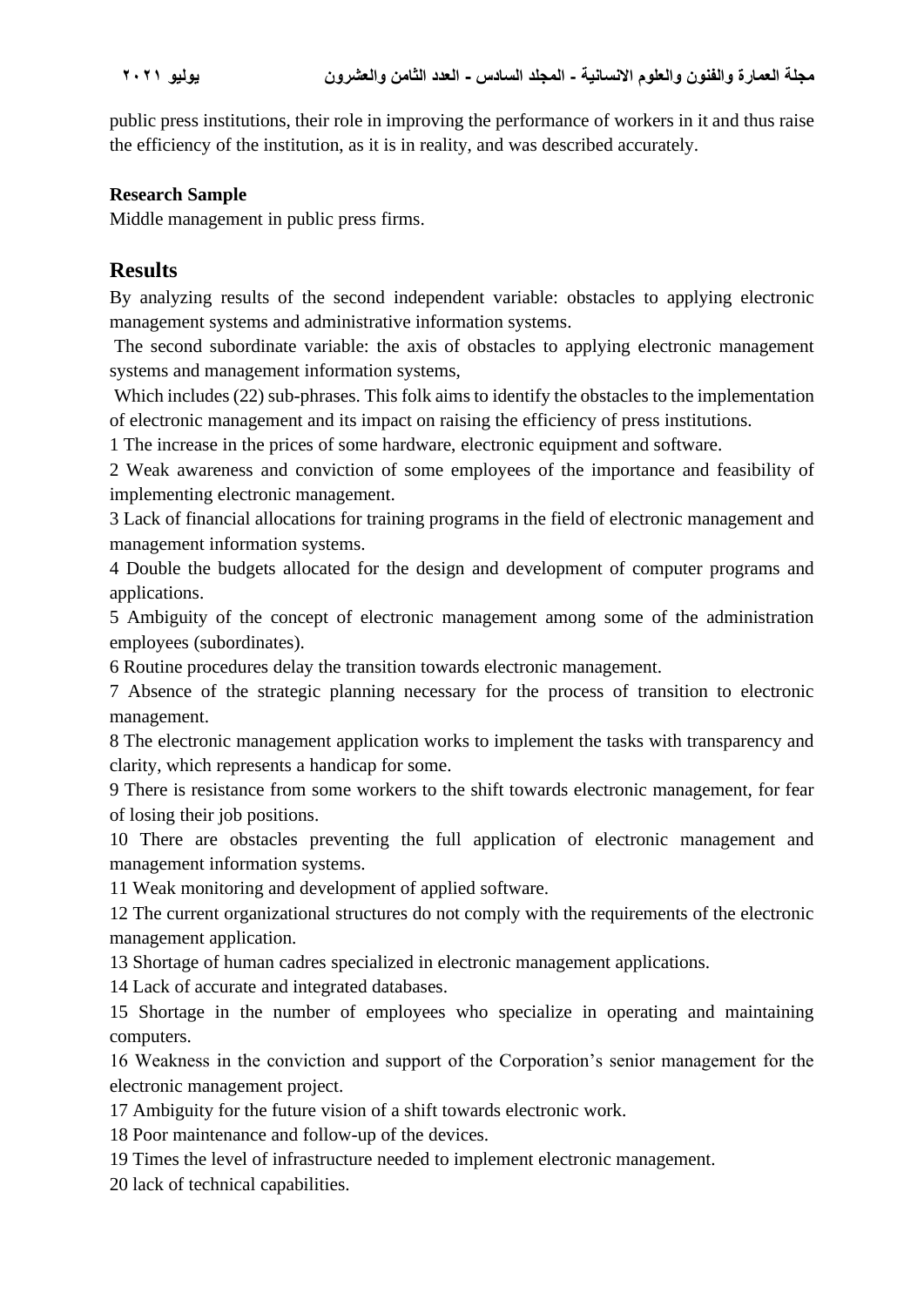21 Rapid changes in information technology and difficulty in managing it.

22 Ease of penetration of the institution's Internet.

# **Obstacles preventing the full application of electronic management and management information systems**

Varied between financial, administrative, and human-related constraints. Performing an analysis of the internal environment (strengths, weaknesses) through the results and analyzing the percentage of standard deviation, which indicates approval rates for terms and which represented weaknesses.

### **The financial constraints were as follows:**

1 The increase in the prices of some hardware, electronic equipment and software.

2 Lack of financial allocations for training programs in the field of electronic management and management information systems.

3 Double the budgets allocated for the design and development of computer programs and applications.

### **The administrative obstacles were as follows:**

1 Routine procedures delay the transition towards electronic management.

2 The absence of the strategic planning necessary for the process of transition to electronic management.

3 The electronic management application works to implement the tasks with transparency and clarity, which represents a handicap for some.

4 The current organizational structures do not comply with the requirements of electronic management application.

5 Poor follow-up and development of applied software.

# **Obstacles related to human potential are as follows:**

1 Ambiguity of the concept of electronic management for some of the administration employees (subordinates).

2 Weak awareness and conviction of some employees of the importance and feasibility of implementing electronic management.

3 There is resistance from some workers to the shift towards electronic management, for fear of losing their job positions.

4 lack of specialized human cadres in electronic management applications.

5 Lack of accurate and integrated databases.

6 A decrease in the number of employees specialized in operating and maintaining computers.

# **Comment on the results**

The financial requirements for the electronic management project differ in their type and size from the financial requirements needed to implement traditional management systems and methods, but most institutions suffer from a lack of material capabilities for such projects, and this matter is one of the most important obstacles facing the application of electronic management. This is because the e-management project is one of the huge projects that need a lot of money by providing all its requirements, in order to ensure its continuity and success and